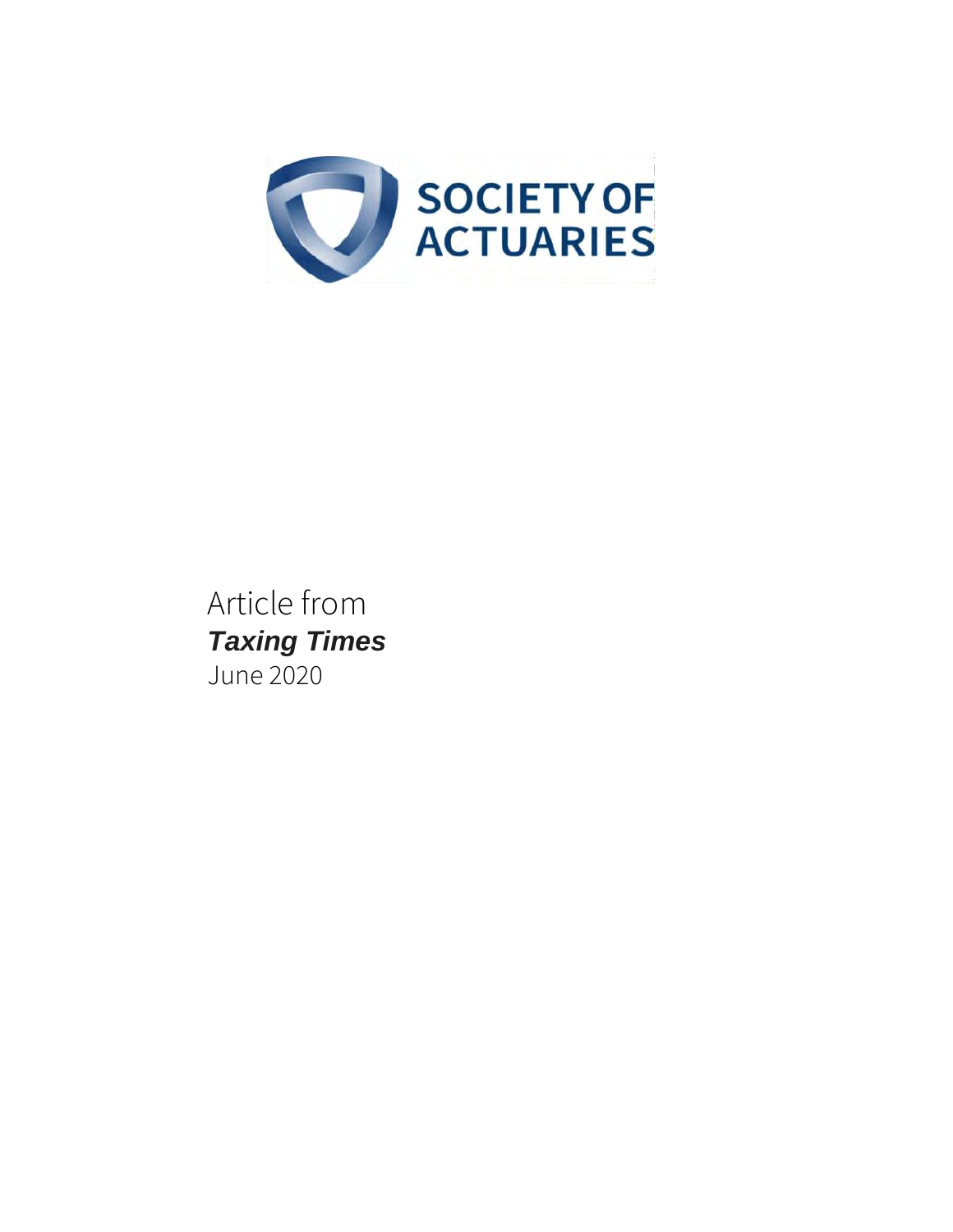## **XXXX** JUNE 2020 **TAXING TIMES**

<span id="page-1-0"></span>

# Taxation for M&A and Reinsurance, Part 1 Proposed Regulations on Ownership Change Present Issues for Insurance Companies

**By Samuel A. Mitchell and Arthur C. Schneider**



*Editor's note: The following article is the first in a new series about taxation for mergers and acquisitions and reinsurance. Look for our next installment to learn more from a product tax perspective in a future issue of* Taxing Times.

In September 2019, the U.S. Department of the Treasury (Treasury) and the Internal Revenue Service (IRS) issued proposed regulations under Internal Revenue Code (IRC) § 382(h) regarding items of income and deduction includ n September 2019, the U.S. Department of the Treasury (Treasury) and the Internal Revenue Service (IRS) issued proposed regulations under Internal Revenue Code (IRC) the calculation of built-in gains and losses for the purpose of applying IRC  $\S$  382 limitations.<sup>1</sup> The proposed regulations in their current form present serious problems for mergers and acquisitions of insurance companies that have been described to the IRS in comment letters.[2](#page-5-0) This article is intended to give a top-level overview of IRC § 382(h) and to highlight some potential problems the proposed regulations present for acquisitions of insurance companies with unused tax losses and deductions as outlined by the industry to the IRS.

## OVERVIEW OF IRC § 382(h)

IRC § 382 in general limits the use of a loss corporation's prechange-in-ownership losses in postchange periods to an annual amount equal to the value of the loss corporation multiplied by the long-term tax-exempt rate (1.63 percent as of March 2020).<sup>3</sup> The idea underlying the limitation is to prevent corporations from trafficking in net operating losses and built-in losses by placing a limit on the amount of postchange income that can be offset by prechange losses. The limits are intended to ensure that tax reductions from existing losses are not worth more for the acquiring company than they would be for the loss corporation were it not for the ownership change.<sup>4</sup>

A change in ownership for this purpose generally occurs when one or more "5-percent" shareholders as of a testing date increases their ownership in a loss corporation by 50 percentage points over their lowest percentage ownership during a testing period[.5](#page-5-0) A loss corporation generally refers to one that, immediately before the change in ownership, has carryovers of net operating losses or that has a net operating loss during the year in which the change in ownership occurs.<sup>[6](#page-5-0)</sup> The term also includes a corporation that has a built-in loss.[7](#page-5-0) The limitation applies on a permanent basis to prechange losses, and for a five-year recognition period for built-in losses[.8](#page-5-0)

A guiding principle for § 382 is the "neutrality" principle.<sup>9</sup> According to this principle, a loss corporation's built-in gains and losses, when recognized after an ownership change takes place, should be treated in the same way that the gains or losses would have been treated were it not for the ownership change. In furtherance of the neutrality principle, IRC § 382(h) provides rules covering built-in gains or losses in existence immediately before the ownership change that are recognized during the five-year period after the ownership change, known as the "recognition period.["10](#page-5-0) These rules involve an alphabet soup of concepts defining the status of gains and losses, including NUBIL, NUBIG, RBIL and RBIG, as described next.

In short, if a loss corporation has net unrealized built-in loss (NUBIL) immediately before the ownership change, its recognized built-in loss (RBIL) during the recognition period is considered to be attributable to prechange periods and therefore is subject to the IRC § 382 limitation to the extent of NUBIL as reduced by RBIL recognized earlier during the recognition period. In other words, the losses that were determined to be built up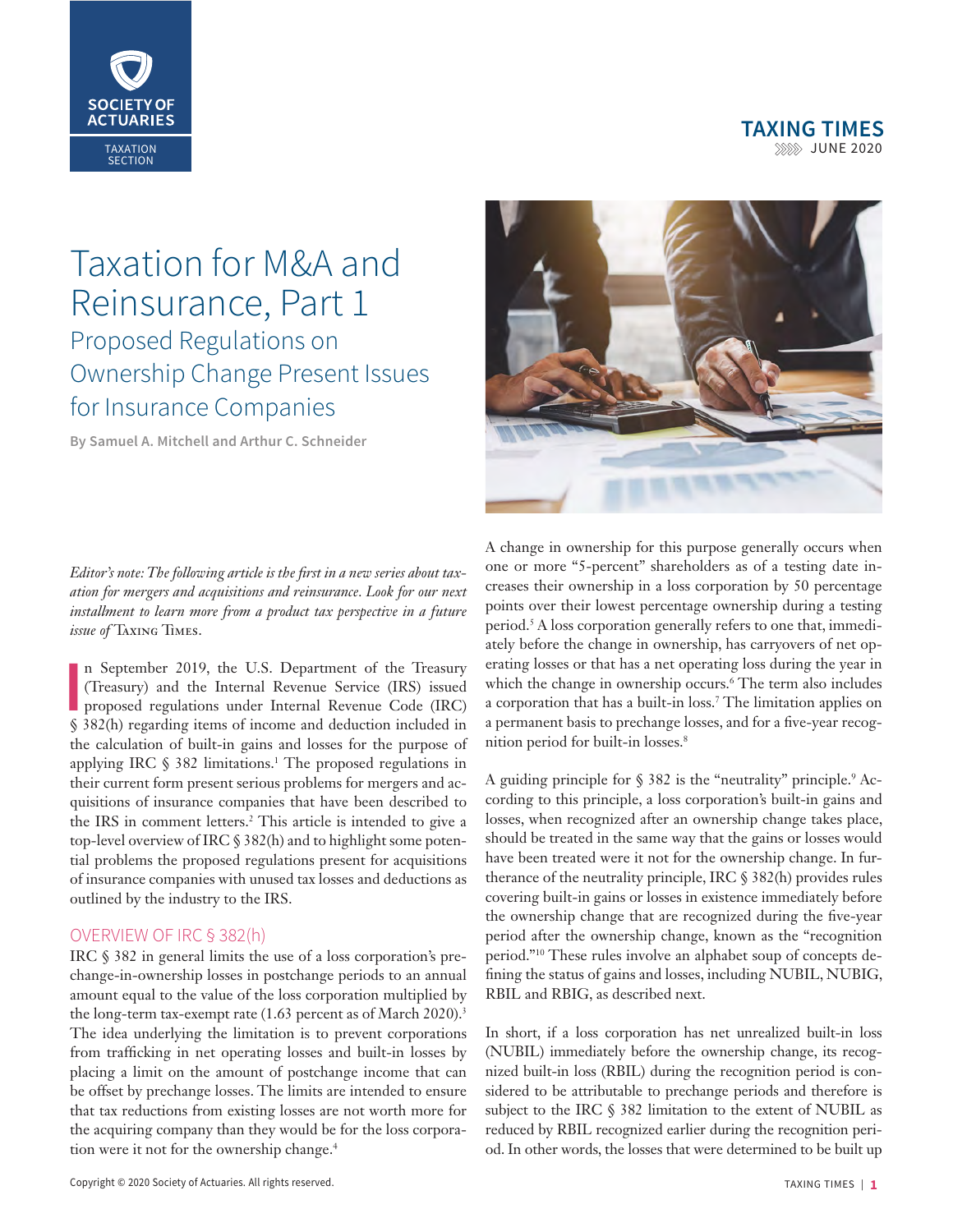<span id="page-2-0"></span>as an economic matter in pre-ownership-change years are limited if recognized in the five-year period after the ownership change.

In the case of a loss corporation that is in a net unrealized builtin gain (NUBIG) position immediately before the ownership change, its limitation during the recognition period is increased by recognized built-in gain (RBIG) capped by the NUBIG as reduced by RBIG previously recognized during the recognition period. In this case, the neutrality principle dictates that the limit is increased so that gains realized in the recognition period that were built up before the ownership change are treated the same as if no ownership change had occurred.

Thus, for a loss corporation in a NUBIL position, RBIL increases the losses subject to the § 382 limitation, while for a loss corporation in a NUBIG position, RBIG increases the amount of the limitation. The importance of RBIL and RBIG is magnified by the extremely low level of the § 382 interest rate that limits post-acquisition loss utilizations.

The idea underlying the limitation is to prevent corporations from trafficking in net operating losses and built-in losses by placing a limit on the amount of postchange income that can be offset by prechange losses.

The NUBIG/NUBIL amount, in general, is measured by the difference between the fair market value of the corporation's assets and the aggregate adjusted basis of its assets immediately before the ownership change.<sup>11</sup> The NUBIG/NUBIL amounts are adjusted for amounts determined as of the ownership change date that would be considered RBIG or RBIL if such amounts were recognized during the recognition period, regardless of whether they are recognized in that five-year period.<sup>12</sup> RBIG and RBIL generally refer to any gain or loss recognized on disposition of an asset during the recognition period to the extent of the difference between the fair market value of the asset and its adjusted basis immediately before the ownership change[.13](#page-5-0) In furtherance of the neutrality principle discussed earlier, RBIG also includes any item of income properly taken into account in the recognition period that is "attributable to" periods before the change in ownership, and RBIL includes any amount of deduction allowable during the recognition period (without regard

to carryover) that is "attributable to" periods before the change in ownership.<sup>[14](#page-5-0)</sup>

## NOTICE 2003-65

The inclusion by IRC  $\S$  382(h)(6) of items of income and deduction in the recognition period that are "attributable to" prechange periods in RBIG and RBIL was a source of uncertainty for taxpayers until the IRS issued Notice 2003-65.[15](#page-5-0) The notice allows taxpayers to rely on a hypothetical sale model for determining NUBIG and NUBIL that includes two alternative safe harbor approaches for determining the amounts of built-in items that are "attributable to" prechange periods. In both approaches, the loss corporation is treated as having sold all of its assets, including goodwill, at fair market value to a third party that assumed all of its liabilities.

The two safe harbors are based on rules developed under other IRC sections. The first safe harbor is the IRC § 1374 approach. The rules and regulations under IRC § 1374 generally apply accrual accounting to determine built-in items. Under this approach, items of income and deduction that are considered to have been accrued for tax purposes in prechange periods are considered built-in items.

The second safe harbor is the IRC § 338 approach. IRC § 338 permits a purchasing corporation to make an election to treat a stock purchase as a purchase of the acquired corporation's assets whereby the target corporation is treated as having sold its assets at fair market value as of the closing of the transaction and is treated as a new corporation that purchased the assets. The IRC § 338 approach described in Notice 2003-65 is based on a comparison of actual items of income, deduction, gain and loss against the items that would have been realized if the loss corporation had made an IRC § 338 election in a hypothetical sale of all its stock on the date of the ownership change.

The notice explains that the results may substantially differ under the two safe harbor approaches. Specifically, the IRC § 338 approach allows built-in gain assets to generate RBIG even if they are not disposed of during the recognition period. The approach generates RBIG to the extent of the excess of a hypothetical cost recovery deduction on a built-in gain asset if an election had been made, over the actual allowable cost recovery deduction. For this reason, practitioners generally have considered the IRC § 338 safe harbor to be more favorable to taxpayers in a NUBIG position, and particularly those that have valuable intangible assets.<sup>16</sup> The notice also explains that the IRC  $\S$  338 approach provides that contingent liabilities that exist as of the change date may be treated as RBIL. For this reason, the IRC § 1374 approach, which does not consider contingent items under the notice approach, may be preferable for loss corporations in a NUBIL position.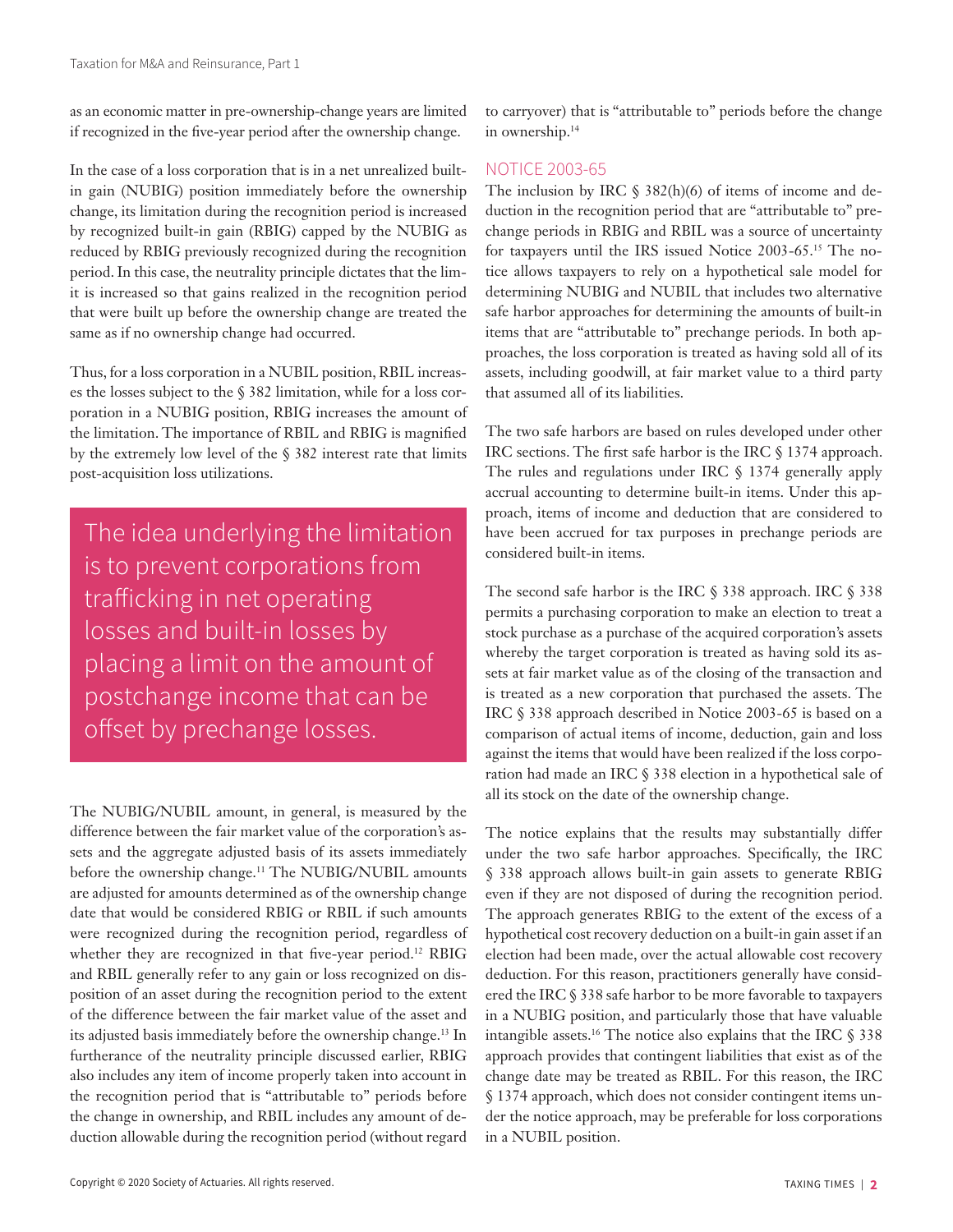## <span id="page-3-0"></span>THE PROPOSED REGULATIONS

The proposed regulations would require use of the IRC § 1374 safe harbor computation provided in Notice 2003-65, with certain modifications that generally are unfavorable to taxpayers and would altogether eliminate the IRC § 338 approach. One important modification to the IRC § 1374 approach is a requirement to value contingent liabilities at the change date for treatment as a built-in item. As mentioned, contingent items were not considered under the IRC § 1374 approach under the notice. The preamble to the proposed regulations explains that Treasury and the IRS concluded that, of the two safe harbors provided in Notice 2003-65, the IRC § 1374 approach is more consistent with the text and purpose of IRC § 382 than the IRC § 338 approach. The preamble points out that, under the IRC § 338 approach, depreciation deductions on certain built-in gain assets can create RBIG even though no actual recognition of gain or loss occurs during the recognition period. The preamble viewed this result as inconsistent with the language of the statute. Furthermore, the preamble explained that changes in the Tax Cuts and Jobs Act led Treasury and the IRS to conclude that the hypothetical cost recovery deductions under the IRC § 338 approach do not provide a reasonable estimate of the income or deduction a built-in gain or loss asset would produce during the recognition period.

As indicated, the IRC § 1374 approach adopted in the proposed regulations identifies RBIG and RBIL at the time of the disposition of a loss corporation's assets during the recognition period. To implement this approach, the proposed regulations generally provide that NUBIG (positive) or NUBIL (negative) is:

- the amount equal to the amount realized if, immediately before the ownership change, the loss corporation sold all of its assets, including goodwill and other intangibles, at fair market value<sup>17</sup> to an unrelated third party with the *hypothetical buyer assuming no liabilities* (after satisfaction of any inadequately secured nonrecourse liabilities);
- reduced by the loss corporation's aggregate adjusted basis of the § 382 assets, the amount of any noncontingent liability that could be deducted on payment of the liability, and the estimated value of any contingent liability immediately before the ownership change that could be deducted on payment or accrual upon the removal of the contingency;
- increased or decreased by any IRC § 481 adjustments (*i.e.*, timing adjustments for changes in method of accounting) taken into account on the sale; and
- increased by the amount of potential RBIG if all amounts were properly taken into account during the five-year recognition period and decreased by the amount of potential RBIL using the same assumption.

RBIL can occur as a result of certain cost recovery (*e.g.*, depreciation or amortization) deductions and deductions for noncontingent liabilities deductible on payment of the liability or for



contingent liabilities deductible on removal of the contingency during the five-year recognition period, but not for accrued liabilities that are deductible when accrued.

Under the notice safe harbor, contingent liabilities were considered under the IRC § 338 approach only. As for the valuation of contingent liabilities, the proposed regulations provide that the value is the amount reflected on the most current applicable financial statement as of the change date if the liability is reflected on the face of the statement, and it is not adjusted to reflect the actual amount of liability established on removal of the contingency.<sup>18</sup>

Taxpayers may continue to rely on either safe harbor approach laid out in Notice 2003-65 until final regulations are issued, but Notice 2003-65 is intended to be withdrawn as of the date the proposed regulations are finalized.

## TRANSITION RELIEF

On Jan. 10, 2019, Treasury and the IRS issued transition relief under the proposed regulations. Taxpayers and practitioners had expressed concern that the applicability date of the proposed regulations would impose a significant burden on taxpayers evaluating and negotiating business transactions. With respect to insurance company acquisitions, additional concerns had been expressed relating to (1) regulatory approvals, which add requirements to closing to which unregulated businesses are not subject, and (2) additional complications that could arise in the acquisition of a distressed insurer, depending on the level of control being exercised by state insurance regulatory authorities under laws based on the National Association of Insurance Commissioners Risk-Based Capital (RBC) for Insurers Model Act.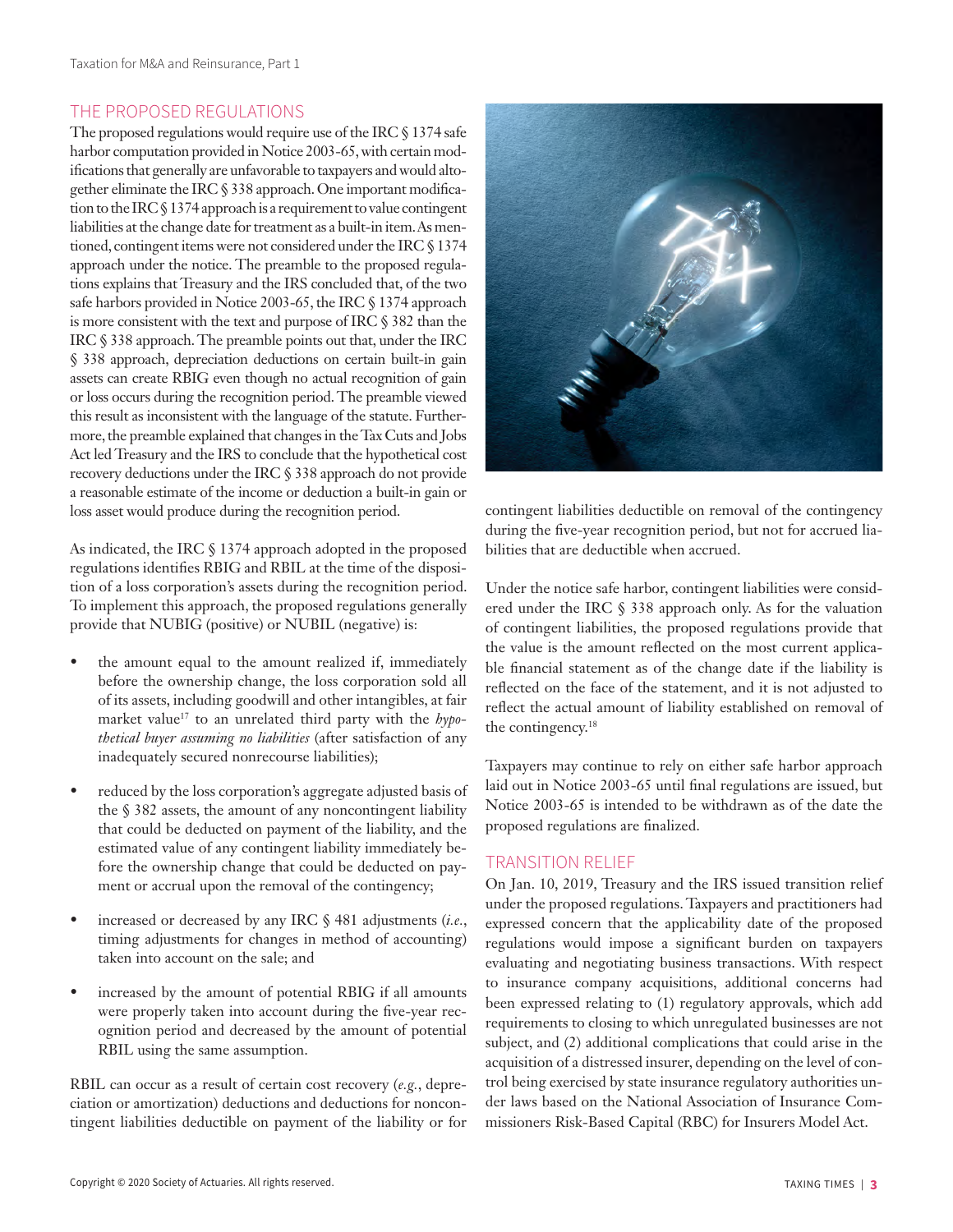<span id="page-4-0"></span>In response, Treasury and the IRS revised a portion of the proposed regulations to delay the applicability date of the final regulations to apply to certain ownership changes that occur after the date that is 30 days after the date the final regulations are published in the Federal Register, and added transition relief provisions for certain types of transactions.

Under the transition relief provisions, final regulations would not apply to certain ownership changes that occur after the delayed applicability date, including those pursuant to a binding agreement in effect on or before the delayed applicability date and at all times thereafter, and those pursuant to a specific transaction described in a public announcement made on or before the delayed applicability date or described in a filing with the Securities and Exchange Commission submitted on or before the delayed applicability date.

Taxpayers may continue to rely on Notice 2003-65, including the IRC § 338 approach, with respect to any ownership change qualifying for transition relief, even though the Notice will be made obsolete on the delayed applicability date. However, taxpayers also may choose to apply the final regulations to such an ownership change.

## POTENTIAL ISSUES FOR INSURANCE COMPANIES

The proposed regulations do not specifically address how changes in ownership in the insurance company context are to be treated, and there is considerable uncertainty on how the regulations might apply. The potential issues, as well as comments that were made in response by the ACLI and by the property and casualty insurance industry, are summarized in the following paragraphs.

#### **Insurance-in-Force**

Perhaps the most critical issue for insurance companies is the treatment of an insurer's intangible asset stemming from its existing contractual relationships—often referred to as value of insurance-in-force (VIF)[.19](#page-5-0) In determining NUBIG/NUBIL, the proposed regulations depart from the approach in Notice 2003-65 by assuming a hypothetical sale of assets in which the buyer assumes no liabilities. But that approach is unworkable in the context of the sale of insurance business, where the value of existing insurance contracts derives from the assumption of contractual liabilities. One solution to this problem would be for the regulations to carve out an exception for ownership changes involving insurance companies to allow the hypothetical sale of insurance contracts to involve an assumption of liabilities. Alternatively, the regulations could return to the model set forth in Notice 2003-65 where the hypothetical sale did involve assumption of all of the liabilities of the loss corporation. Without one of these changes, the regulations simply would be impossible to apply to an insurance business.

#### **Policy Reserves**

The comment letters described two aspects of insurance reserves relevant to the determinations required by the proposed regulations. First, reserves are an element of VIF, which generally is determined as the present value of future distributable earnings determined on a regulatory basis. In other Treasury regulations involving sales or acTreasury and the IRS revised a portion of the proposed regulations to delay the applicability date of the final regulations to apply to certain ownership changes.

quisitions of insurance contracts, Treasury and the IRS have already made it clear that tax reserves are the proper measure of the liability. For example, tax reserves are used in determining the purchase price in the deemed asset acquisition that results when a purchase of stock is treated as a purchase of assets pursuant to an election under IRC § 338[.20](#page-5-0) The same is true for determining taxable income in a reinsurance transaction[.21](#page-5-0) Similarly, under IRC §§ 197 and 1060, the amount paid for insurance-in-force is determined by reference to tax reserves[.22](#page-5-0) Accordingly, the comment letters conclude, tax reserves should likewise be treated as the proper measure for the calculations required under § 382(h) and the proposed regulations.

The second aspect of tax reserves addressed in the comment letters is that reserves reflect prechange economic activity and should not be treated as built-in items. As noted previously, the proposed regulations provide that NUBIG/NUBIL is reduced by the amount of any noncontingent liability of the loss corporation that could be deducted on payment of the liability, and by the estimated value of any contingent liability immediately before the ownership change that could be deducted on payment or accrual upon the removal of the contingency. Accordingly, RBIL can occur as a result of deductions for such noncontingent or contingent liabilities during the five-year recognition period. However, for insurance companies, the tax law allows reserves to be deducted and specifies how deductible reserves are to be computed. In that sense, reserves are treated for insurance companies as accrued liabilities are for other taxpayers, even though they are amounts set aside to pay future unaccrued claims. Accordingly, the comment letters request that the regulations clarify that insurance tax reserves should not be treated either as a noncontingent liability that could be deducted on payment of the liability or as a contingent liability that could be deducted on the removal of the contingency.

## **The Neutrality Principle**

Another area of concern with the proposed regulations expressed in insurance industry comment letters is the apparent disregard of the neutrality principle resulting from the regulations' elimination of Notice 2003-65's allowance of hypothetical cost recovery deductions under the IRC § 338 approach as an estimate of the income a built-in gain asset would produce during the recognition period. This change in the proposed regulations would adversely impact loss corporations with NUBIG attributable in part to valuable intangible assets, like VIF. Many comment letters